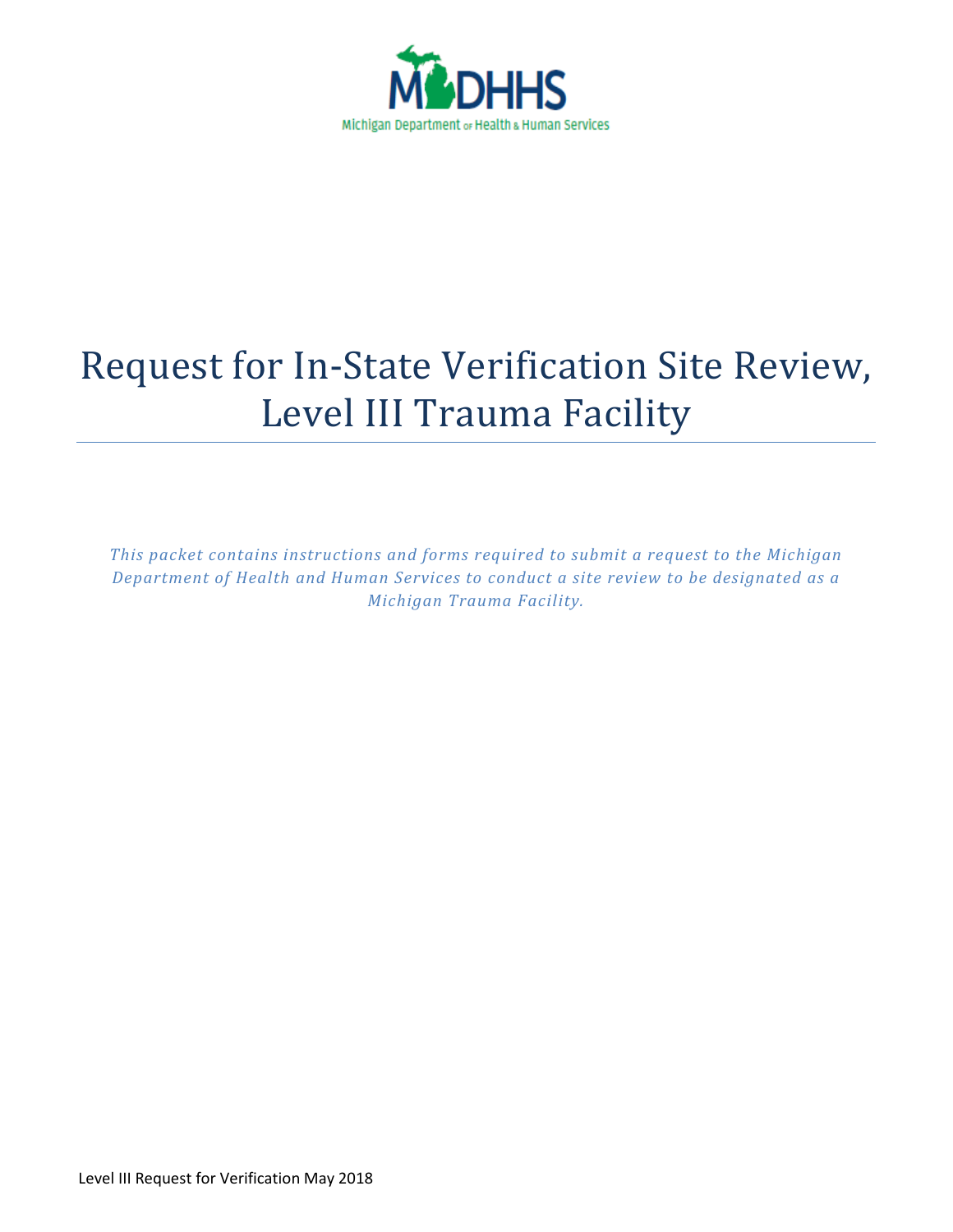## **Introduction**

This form should be utilized by those facilities requesting a site visit to verify they meet the requirements set out in the Michigan Trauma Rules. This step is required before a facility can be designated as a Michigan trauma facility. Use these instructions for filling out the single page *Request for In-State Trauma Facility Verification Site Review Level III* form.

Applicants must have 12 months of operations as a functional trauma facility prior to a site visit. This includes the collection and submission of data, performance improvement, injury prevention, and all other required activities. *Submission of this form indicates the facility has developed their trauma program and will be ready for a site review in at least 90 days.*

Please note, at the top of the form, date of request should be the date the form is submitted to the Michigan Department of Health and Human Services (MDHHS).

**Facilities that are currently verified by the American College of Surgeons (ACS) should not use this form.**

## **Submission of Request**

The request form must be filled out completely and **signed** by the healthcare facility's Chief Executive Officer and Trauma Medical Director. Please complete each section of the form. Incomplete forms will be returned. The request for verification can be submitted electronically. **Note**, put "Request for Verification" in the subject line and email to:

### [traumadesignationcoordinator@michigan.gov](mailto:traumadesignationcoordinator@michigan.gov)

Alternatively, a hard copy of the request for verification can be mailed to:

Michigan Department of Health and Human Services EMS and Trauma Division Attn: Trauma Designation Coordinator PO Box 30207 Lansing, MI 48909

Once the request is received by the State Trauma Designation Coordinator, the contact person listed in the application will receive electronic confirmation of receipt.

Consistent with applicable law, MDHHS will exercise its discretion to exempt from public disclosure trade secret, commercial, or financial information provided voluntarily to it as part of the Level III In-State Trauma Facility Designation process, as permitted under Section 13(1) of the Michigan Freedom of Information Act, MCL § 15.231 *et. seq*.